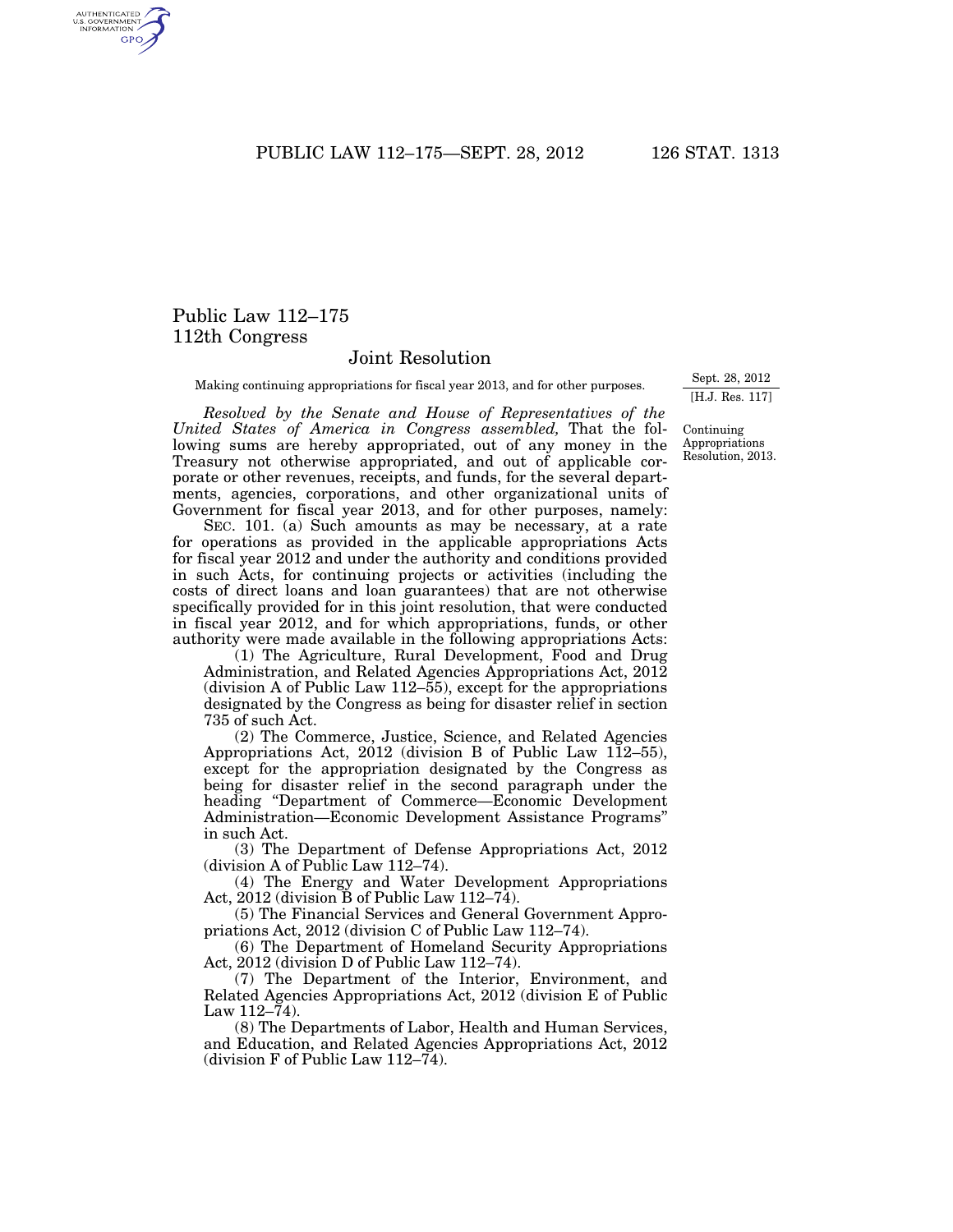(9) The Legislative Branch Appropriations Act, 2012 (division G of Public Law 112–74).

(10) The Military Construction and Veterans Affairs and Related Agencies Appropriations Act, 2012 (division H of Public Law  $112 - 74$ ).

(11) The Department of State, Foreign Operations, and Related Programs Appropriations Act, 2012 (division I of Public Law  $112-74$ .

(12) The Transportation, Housing and Urban Development, and Related Agencies Appropriations Act, 2012 (division C of Public Law 112–55), except for the appropriations designated by the Congress as being for disaster relief under the heading ''Department of Transportation—Federal Highway Administration—Emergency Relief'' and in the last proviso of section 239 of such Act.

(13) The Disaster Relief Appropriations Act, 2012 (Public Law 112–77), except for appropriations under the heading ''Corps of Engineers-Civil''.

(b) Whenever an amount designated for Overseas Contingency Operations/Global War on Terrorism pursuant to section  $251(b)(2)(A)$  of the Balanced Budget and Emergency Deficit Control Act of 1985 (in this section referred to as an "OCO/GWOT amount") in an Act described in paragraph (3) or (10) of subsection (a) that would be made available for a project or activity is different from the amount requested in the President's fiscal year 2013 budget request, the project or activity shall be continued at a rate for operations that would be permitted by, and such designation shall be applied to, the amount in the President's fiscal year 2013 budget request.

 $\tilde{c}$  (c) The rate for operations provided by subsection (a) is hereby increased by 0.612 percent. Such increase shall not apply to OCO/ GWOT amounts or to amounts incorporated in this joint resolution by reference to the Disaster Relief Appropriations Act, 2012 (Public Law 112–77).

SEC. 102. (a) No appropriation or funds made available or authority granted pursuant to section 101 for the Department of Defense shall be used for: (1) the new production of items not funded for production in fiscal year 2012 or prior years; (2) the increase in production rates above those sustained with fiscal year 2012 funds; or (3) the initiation, resumption, or continuation of any project, activity, operation, or organization (defined as any project, subproject, activity, budget activity, program element, and subprogram within a program element, and for any investment items defined as a P–1 line item in a budget activity within an appropriation account and an R–1 line item that includes a program element and subprogram element within an appropriation account) for which appropriations, funds, or other authority were not available during fiscal year 2012.

(b) No appropriation or funds made available or authority granted pursuant to section 101 for the Department of Defense shall be used to initiate multi-year procurements utilizing advance procurement funding for economic order quantity procurement unless specifically appropriated later.

SEC. 103. Appropriations made by section 101 shall be available to the extent and in the manner that would be provided by the pertinent appropriations Act.

Continuation. Applicability.

Rate increase.

Contracts.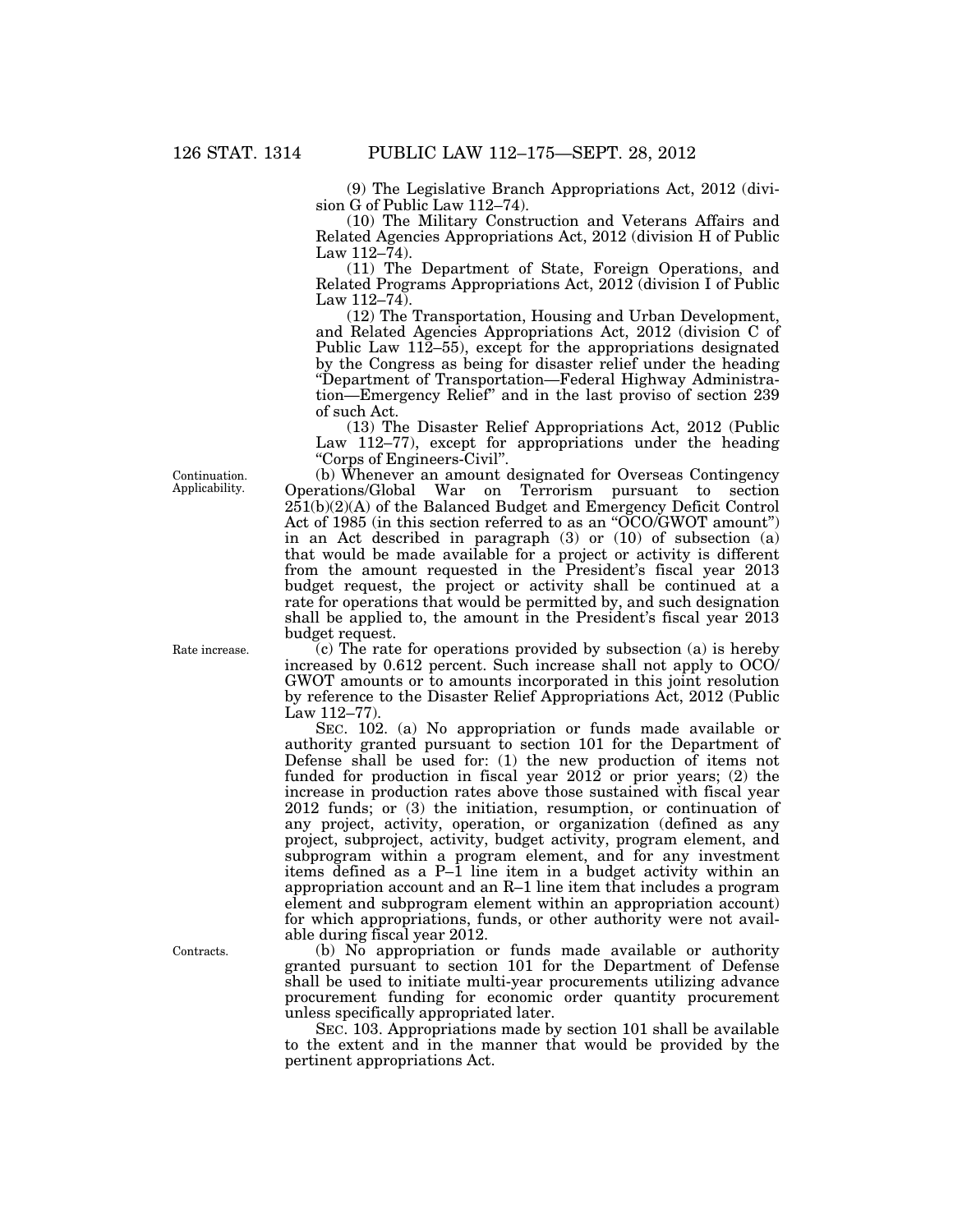SEC. 104. Except as otherwise provided in section 102, no appropriation or funds made available or authority granted pursuant to section 101 shall be used to initiate or resume any project or activity for which appropriations, funds, or other authority were not available during fiscal year 2012.

SEC. 105. Appropriations made and authority granted pursuant to this joint resolution shall cover all obligations or expenditures incurred for any project or activity during the period for which funds or authority for such project or activity are available under this joint resolution.

SEC. 106. Unless otherwise provided for in this joint resolution or in the applicable appropriations Act for fiscal year 2013, appropriations and funds made available and authority granted pursuant to this joint resolution shall be available until whichever of the following first occurs: (1) the enactment into law of an appropriation for any project or activity provided for in this joint resolution; (2) the enactment into law of the applicable appropriations Act for fiscal year 2013 without any provision for such project or activity; or (3) March 27, 2013.

SEC. 107. Expenditures made pursuant to this joint resolution shall be charged to the applicable appropriation, fund, or authorization whenever a bill in which such applicable appropriation, fund, or authorization is contained is enacted into law.

SEC. 108. Appropriations made and funds made available by or authority granted pursuant to this joint resolution may be used without regard to the time limitations for submission and approval of apportionments set forth in section 1513 of title 31, United States Code, but nothing in this joint resolution may be construed to waive any other provision of law governing the apportionment of funds.

SEC. 109. Notwithstanding any other provision of this joint resolution, except section 106, for those programs that would otherwise have high initial rates of operation or complete distribution of appropriations at the beginning of fiscal year 2013 because of distributions of funding to States, foreign countries, grantees, or others, such high initial rates of operation or complete distribution shall not be made, and no grants shall be awarded for such programs funded by this joint resolution that would impinge on final funding prerogatives.

SEC. 110. This joint resolution shall be implemented so that only the most limited funding action of that permitted in the joint resolution shall be taken in order to provide for continuation of projects and activities.

SEC. 111. (a) For entitlements and other mandatory payments whose budget authority was provided in appropriations Acts for fiscal year 2012, and for activities under the Food and Nutrition Act of 2008, activities shall be continued at the rate to maintain program levels under current law, under the authority and conditions provided in the applicable appropriations Act for fiscal year 2012, to be continued through the date specified in section 106(3).

(b) Notwithstanding section 106, obligations for mandatory payments due on or about the first day of any month that begins after October 2012 but not later than 30 days after the date specified in section 106(3) may continue to be made, and funds shall be available for such payments.

SEC. 112. Amounts made available under section 101 for civilian personnel compensation and benefits in each department and

Expiration date.

Continuation.

Deadline.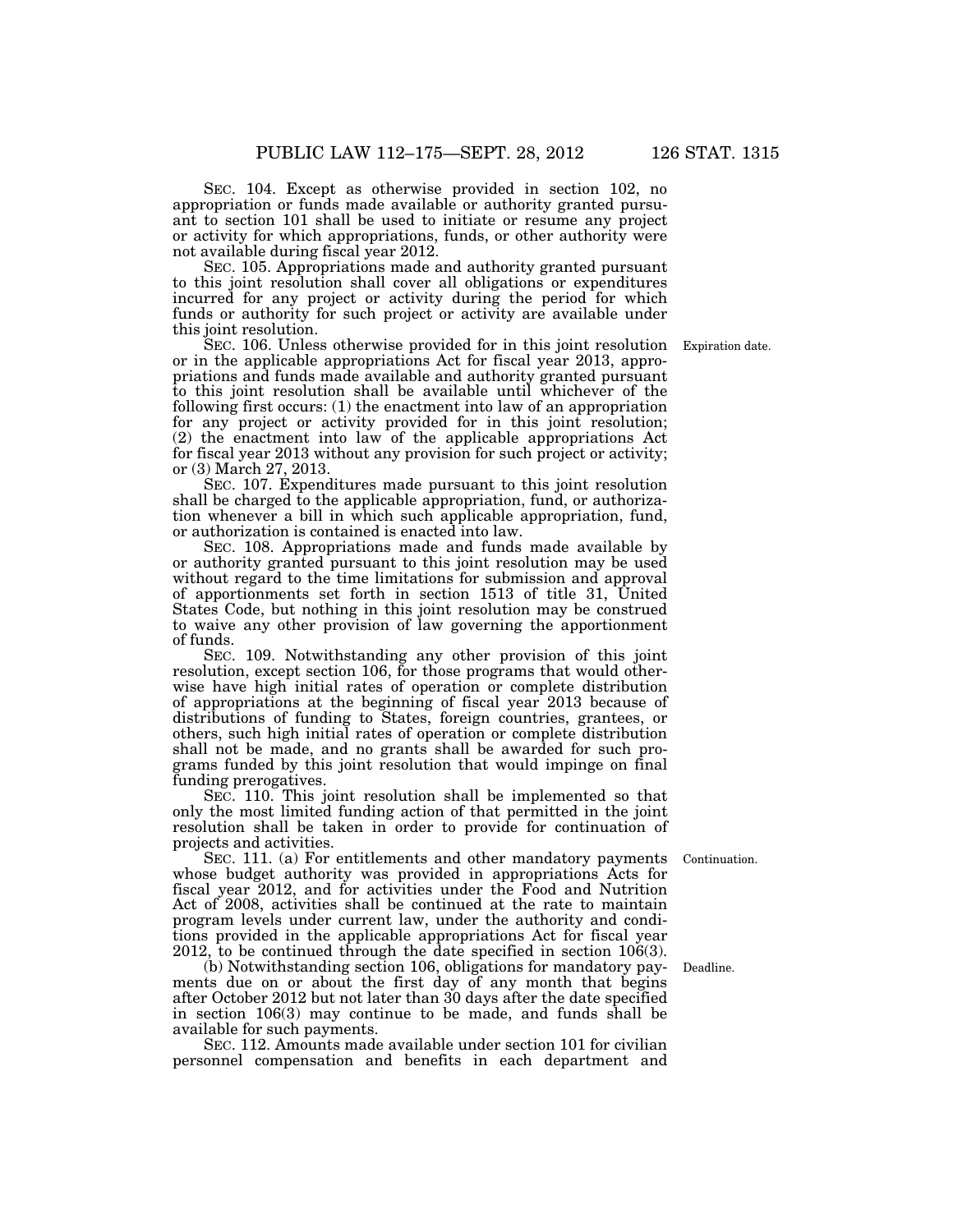agency may be apportioned up to the rate for operations necessary to avoid furloughs within such department or agency, consistent with the applicable appropriations Act for fiscal year 2012, except that such authority provided under this section shall not be used until after the department or agency has taken all necessary actions to reduce or defer non-personnel-related administrative expenses.

SEC. 113. Funds appropriated by this joint resolution may be obligated and expended notwithstanding section 10 of Public Law 91–672 (22 U.S.C. 2412), section 15 of the State Department Basic Authorities Act of 1956 (22 U.S.C. 2680), section 313 of the Foreign Relations Authorization Act, Fiscal Years 1994 and 1995 (22 U.S.C. 6212), and section  $504(a)(1)$  of the National Security Act of 1947 (50 U.S.C. 414(a)(1)).

SEC. 114. (a) Section 147 of Public Law 111–242, as added by Public Law 111–322, shall be applied by substituting the date specified in section 106(3) of this joint resolution for ''December 31, 2012'' each place it appears.

(b) Notwithstanding any other provision of law, any statutory pay adjustment (as defined in section 147(b)(2) of the Continuing Appropriations Act, 2011 (Public Law 111–242)) otherwise scheduled to take effect during fiscal year 2013 but prior to the date specified in section 106(3) of this joint resolution may take effect on the first day of the first applicable pay period beginning after the date specified in section  $10\overline{6(3)}$ .

SEC. 115. (a) Each amount incorporated by reference in this joint resolution that was previously designated by the Congress for Overseas Contingency Operations/Global War on Terrorism pursuant to section  $251(b)(2)(\text{\AA})$  of the Balanced Budget and Emergency Deficit Control Act of 1985 or as being for disaster relief pursuant to section 251(b)(2)(D) of such Act is designated by the Congress for Overseas Contingency Operations/Global War on Terrorism pursuant to section 251(b)(2)(A) of such Act or as being for disaster relief pursuant to section  $251(b)(2)(D)$  of such Act, respectively.

(b) Of the amount made available by section 101 for ''Social Security Administration—Limitation on Administrative Expenses'', \$483,484,000 is additional new budget authority specified for purposes of subsection 251(b)(2)(B) of the Balanced Budget and Emergency Deficit Control Act of 1985.

(c) Section 5 of Public Law 112–74 shall apply to amounts designated in subsection (a) for Overseas Contingency Operations/ Global War on Terrorism.

SEC. 116. (a) Not later than 30 days after the date of the enactment of this joint resolution, each department and agency in subsection (c) shall submit to the Committees on Appropriations of the House of Representatives and the Senate, for the period through the date specified in section 106(3) of this joint resolution, a spending, expenditure, or operating plan—

(1) at the program, project, or activity level (or, for national intelligence programs funded in the Department of Defense Appropriations Act, at the expenditure center and project level); or

(2) as applicable, at any greater level of detail required for funds covered by such a plan in an appropriations Act referred to in section 101, in the joint explanatory statement accompanying such Act, or in committee report language incorporated by reference in such joint explanatory statement.

Applicability. 5 USC 5303 note.

Pay adjustment.

Applicability.

Deadlines. Time period. Plan.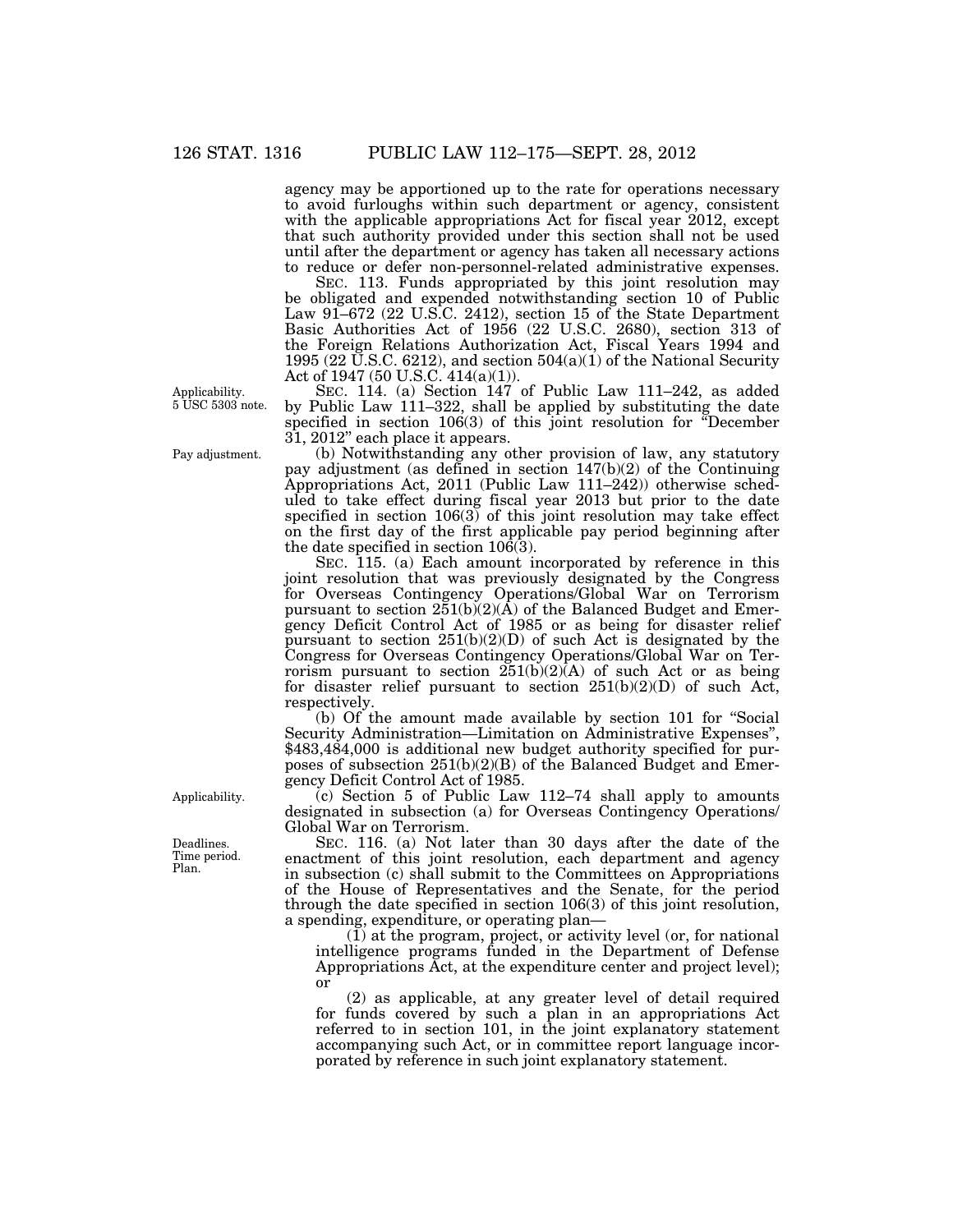(b) Not later than 30 days after the date on which any sequestration is ordered by the President under section 251A of the Balanced Budget and Emergency Deficit Control Act of 1985, each department and agency in subsection (c) shall submit to the Committees on Appropriations of the House of Representatives and the Senate the spending, expenditure, or operating plan required under subsection (a), updated to reflect any adjustments to funding as a result of the sequestration and any extension of the date specified in section 106(3) of this joint resolution.

(c) The departments and agencies to which this section applies Applicability. are as follows:

(1) The Department of Agriculture.

(2) The Department of Commerce.

(3) The Department of Defense.

(4) The Department of Education.

(5) The Department of Energy.

(6) The Department of Health and Human Services.

(7) The Department of Homeland Security.

(8) The Department of Housing and Urban Development.

(9) The Department of the Interior.

(10) The Department of Justice.

(11) The Department of Labor.

(12) The Department of State and United States Agency for International Development.

(13) The Department of Transportation.

(14) The Department of the Treasury.

(15) The Department of Veterans Affairs.

(16) The National Aeronautics and Space Administration.

(17) The National Science Foundation.

(18) The Judiciary.

(19) With respect to amounts made available under the heading ''Executive Office of the President and Funds Appropriated to the President'', agencies funded under such heading.

(20) The Federal Communications Commission.

(21) The General Services Administration.

(22) The Office of Personnel Management.

(23) The National Archives and Records Administration.

(24) The Securities and Exchange Commission.

(25) The Small Business Administration.

(26) The Environmental Protection Agency.

(27) The Indian Health Service.

(28) The Smithsonian Institution.

(29) The Social Security Administration.

(30) The Corporation for National and Community Service.

(31) The Corporation for Public Broadcasting.

(32) The Food and Drug Administration.

(33) The Commodity Futures Trading Commission.

(34) The Central Intelligence Agency.

(35) The National Security Agency.

(36) The National Reconnaissance Office.

(37) The Defense Intelligence Agency.

(38) The National Geospatial Intelligence Agency.

(39) The Office of the Director of National Intelligence.

SEC. 117. Not later than November 1, 2012, and each month thereafter through the month following the period covered by this joint resolution, the Director of the Office of Management and Budget shall submit to the Committees on Appropriations of the

Deadlines. Time period. Reports.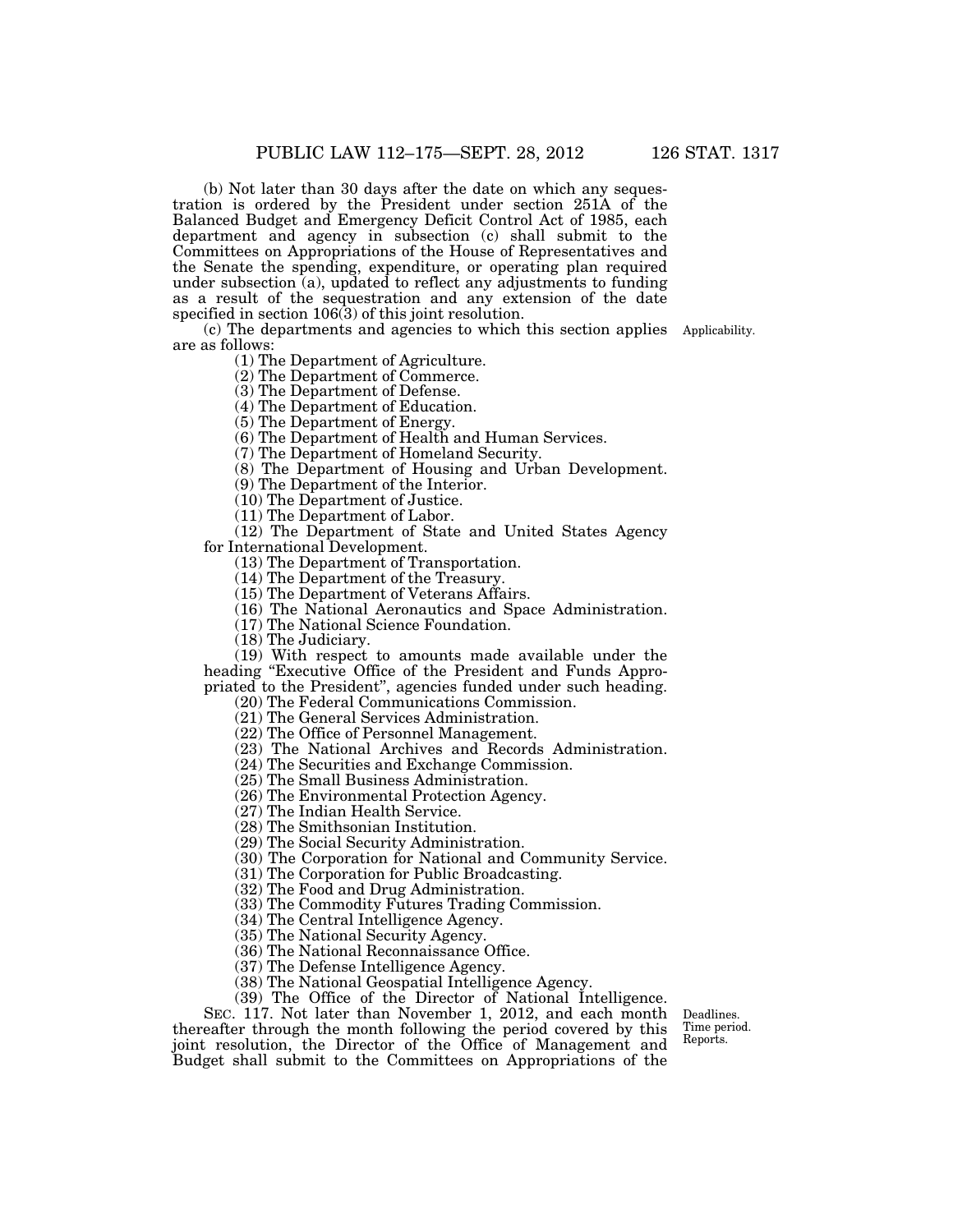House of Representatives and the Senate a report on all obligations incurred by each department and agency in the period covered by this joint resolution. Such report shall—

(1) set forth obligations by account;

(2) compare the obligations incurred in the period covered by the report to the obligations incurred in the same period in fiscal year 2012; and

(3) specify each executive branch account for which funds made available by this joint resolution are apportioned at a different rate for operations than the rate otherwise provided in section 101, with an estimate of the different rate otherwise provided in such section and the total obligations estimated to be incurred under this joint resolution for such account.

SEC. 118. Section 726(15) of division A of Public Law 112– 55 shall be applied to amounts made available by this joint resolution without regard to the first proviso of such section.

SEC. 119. Notwithstanding section 101, amounts are provided for ''Department of Agriculture—Domestic Food Programs—Food and Nutrition Service—Commodity Assistance Program'', at a rate for operations of \$253,952,000, of which \$186,935,000 shall be for the Commodity Supplemental Food Program.

SEC. 120. (a) Amounts made available under section 101 for ''Department of Commerce—National Oceanic and Atmospheric Administration—Procurement, Acquisition and Construction<sup>5</sup> may be apportioned up to the rate for operations necessary to maintain the planned launch schedules for the Joint Polar Satellite System and the Geostationary Operational Environmental Satellite system.

(b) Not later than 30 days after the date of enactment of this joint resolution, the Director of the Office of Management and Budget shall submit to the Committees on Appropriations of the House of Representatives and the Senate a plan to maintain the launch schedules and life cycle cost estimates established in fiscal year 2012 for the satellite systems described in subsection (a) and options for reducing costs, including management costs.

SEC. 121. Through the earlier of the date specified in section 106(3) of this joint resolution or the date of the enactment of an Act authorizing appropriations for fiscal year 2013 for military activities of the Department of Defense, no appropriation or funds made available or authority granted pursuant to section 101 for the Department of Defense shall be used to—

(1) retire, divest, realign, or transfer aircraft of the Air Force;

(2) disestablish or convert any unit associated with aircraft described in paragraph (1) or any unit of the Air National Guard or Air Force Reserve; or

(3) retire C–23 Sherpa aircraft.

SEC. 122. The authority provided by section 801 of the National Defense Authorization Act for Fiscal Year 2010 (Public Law 111– 84; 123 Stat. 2399) shall continue in effect, notwithstanding subsection (f) of such section, through the earlier of the date specified in section 106(3) of this joint resolution or the date of the enactment of an Act authorizing appropriations for fiscal year 2013 for military activities of the Department of Defense.

SEC. 123. The authority provided by section  $572(b)(4)$  of the National Defense Authorization Act for Fiscal Year 2006 (20 U.S.C. 7703b(b)(4)) shall continue in effect through the earlier of the date specified in section 106(3) of this joint resolution or the date of

Applicability.

Deadline. Plan.

Extension date.

Extension date.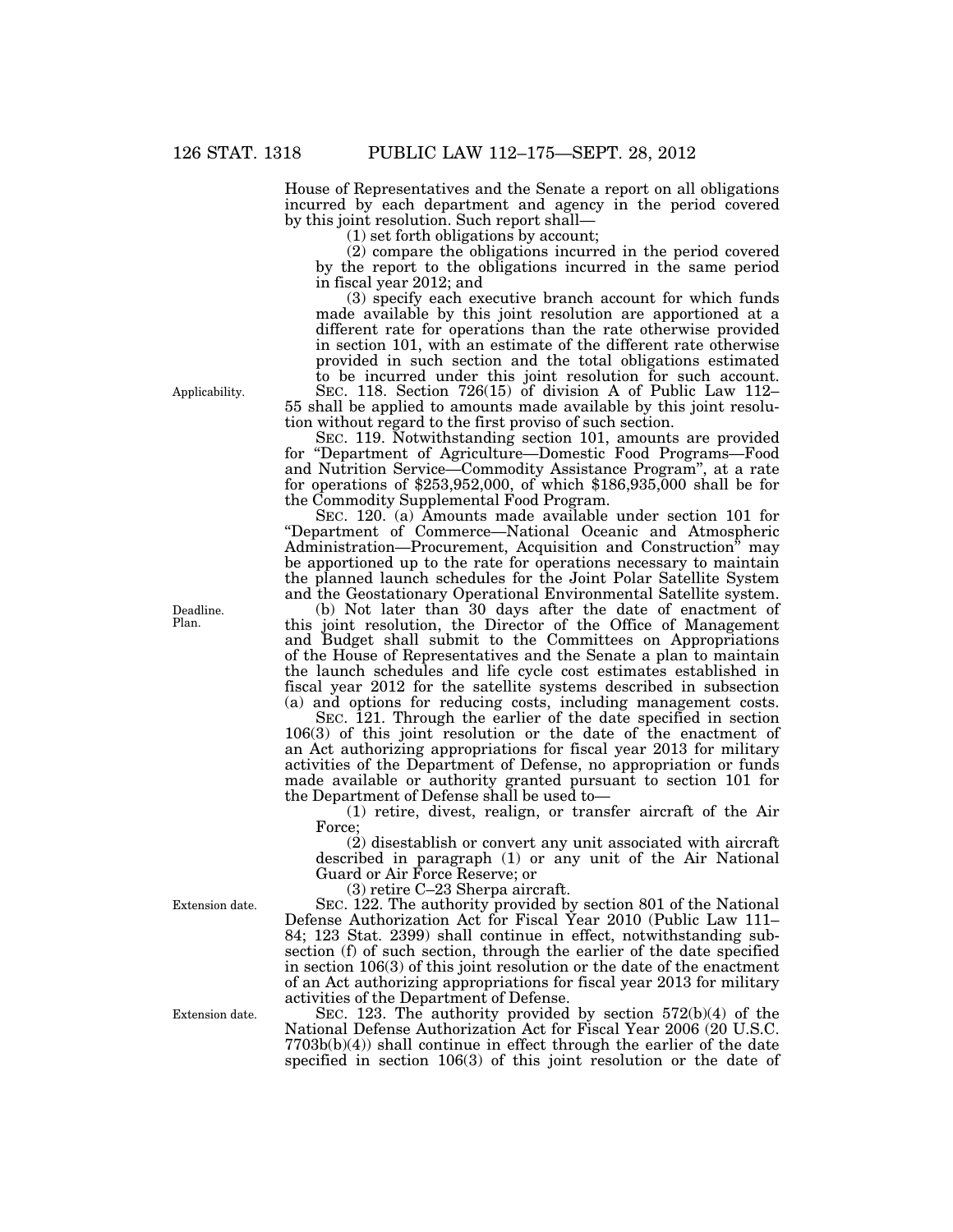the enactment of an Act authorizing appropriations for fiscal year 2013 for military activities of the Department of Defense.

SEC. 124. In addition to any other transfer authority available to the Department of Defense, the Secretary of Defense may transfer an amount designated for Overseas Contingency Operations/Global War on Terrorism pursuant to section  $251(b)(2)(A)$  of the Balanced Budget and Emergency Deficit Control Act of 1985 made available by this joint resolution for the Department of Defense between such appropriations, to be merged with and to be available for the same purposes, and the same time period, as the appropriation or fund to which transferred. The Secretary of Defense shall notify the congressional defense committees not fewer than 15 days prior to any transfer made pursuant to this section.

SEC. 125. (a) Notwithstanding section 101, amounts are provided for ''Department of Energy—National Nuclear Security Administration—Weapons Activities'' at a rate for operations of \$7,577,341,000.

(b) Section 301(c) of title III of division B of Public Law 112– 74 shall not apply to amounts made available by this section.

SEC. 126. In addition to the amounts otherwise made available by section 101 for ''Department of Energy—National Nuclear Security Administration—Defense Nuclear Nonproliferation'', an additional amount is made available for domestic uranium enrichment research, development, and demonstration at a rate for operations of \$100,000,000.

SEC. 127. Section 14704 of title 40, United States Code, shall be applied to amounts made available by this joint resolution by substituting the date specified in section 106(3) of this joint resolution for "October 1, 2012".

SEC. 128. Notwithstanding any other provision of this joint resolution, except section 106, the District of Columbia may expend local funds under the heading ''District of Columbia Funds'' for such programs and activities under title IV of H.R. 6020 (112th Congress), as reported by the Committee on Appropriations of the House of Representatives, at the rate set forth under ''District of Columbia Funds—Summary of Expenses'' as included in the Fiscal Year 2013 Budget Request Act of 2012 (D.C. Act 19–381), as modified as of the date of the enactment of this joint resolution.

SEC. 129. Notwithstanding section 101, amounts are provided for ''District of Columbia—Federal Funds—Federal Payment for Emergency Planning and Security Costs in the District of Columbia'' at a rate for operations of \$24,700,000, of which not less than \$9,800,000 shall be used for costs associated with the Presidential Inauguration.

SEC. 130. Notwithstanding section 101, amounts are provided for ''General Services Administration—Expenses, Presidential Transition'' for necessary expenses to carry out the Presidential Transition Act of 1963 (3 U.S.C. 102 note), at a rate for operations of \$8,947,000, of which not to exceed \$1,000,000 is for activities authorized by sections  $3(a)(8)$  and  $(9)$  of such Act.

SEC. 131. (a) Notwithstanding section 101, amounts are provided for ''Executive Office of the President—Office of Administration—Presidential Transition Administrative Support'' to carry out the Presidential Transition Act of 1963 (3 U.S.C. 102 note) at a rate for operations of \$8,000,000.

(b) Such funds may be transferred to other accounts in this joint resolution or any other Act that provide funding for offices

Notification. Deadline.

Applicability.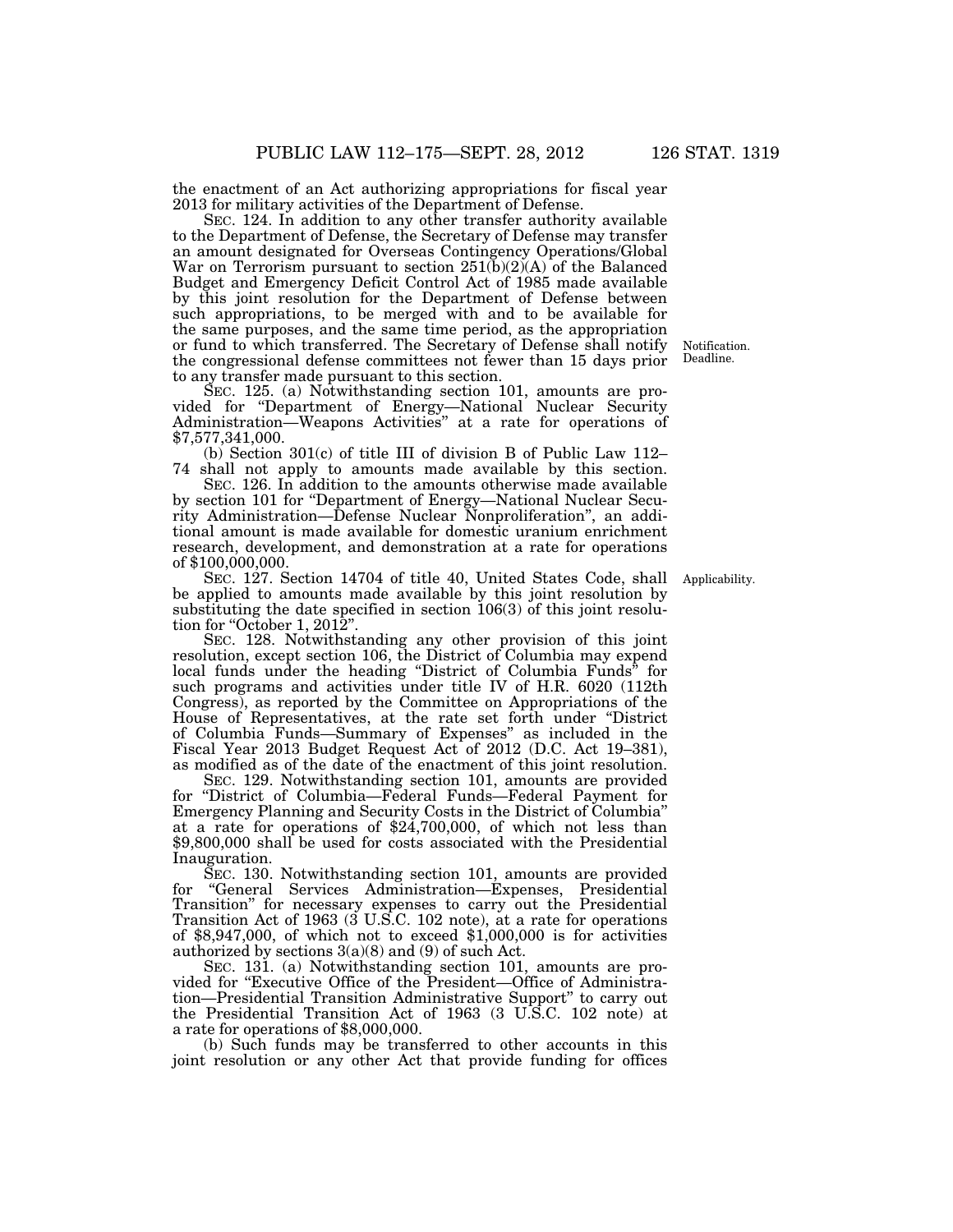within the Executive Office of the President and the Office of the Vice President to carry out the Presidential Transition Act of 1963 (3 U.S.C. 102 note).

SEC. 132. Notwithstanding section 101, the fifth proviso under the heading ''Federal Communications Commission—Salaries and Expenses'' in division C of Public Law 112–74 shall be applied by substituting "\$98,739,000" for "\$85,000,000".

SEC. 133. Notwithstanding any other provision of this joint resolution, amounts made available by section 101 for ''Department of the Treasury—Departmental Offices—Salaries and Expenses'' and ''Department of the Treasury—Office of Inspector General— Salaries and Expenses'' may be used for activities in connection with section  $1602(e)$  of the Resources and Ecosystems Sustainability, Tourist Opportunities, and Revived Economies of the Gulf Coast States Act of 2012 (subtitle F of title I of division A of Public Law 112–141).

SEC. 134. Notwithstanding section 101, amounts are provided for ''Office of Government Ethics—Salaries and Expenses'' at a rate for operations of \$18,664,000, of which \$5,000,000 shall be for development and deployment of the centralized, publicly accessible database required in section 11(b) of the STOCK Act (Public Law  $112 - 105$ 

SEC. 135. Notwithstanding section 101, amounts are provided for ''Small Business Administration—Business Loans Program Account'' for the cost of guaranteed loans as authorized by section 7(a) of the Small Business Act and section 503 of the Small Business Investment Act of 1958 at a rate for operations of \$333,600,000.

SEC. 136. (a) Amounts made available by this joint resolution for ''Department of Homeland Security—U.S. Customs and Border Protection—Salaries and Expenses'' shall be obligated at the rate for operations necessary to maintain the staffing levels (including by backfilling vacant positions) of Border Patrol agents, Customs and Border Protection officers, and Air and Marine interdiction agents in effect at the end of the fourth quarter of fiscal year 2012, or, with respect to Border Patrol agents, at such greater levels as may otherwise be required in the second proviso under the heading ''U.S. Customs and Border Protection—Salaries and Expenses'' in division D of Public Law 112–74. Any increase of the rate for operations for such purpose under this subsection shall be derived by adjusting amounts otherwise made available within such account by this joint resolution, without regard to the restrictions on reprogramming in section 503 of division D of Public Law 112–74.

(b) Not later than 15 days after the date of the enactment of this joint resolution, the Commissioner of U.S. Customs and Border Protection shall submit to the Committees on Appropriations of the House of Representatives and the Senate a detailed expenditure plan for ''Department of Homeland Security—U.S. Customs and Border Protection—Salaries and Expenses'' at the program, project, and activity level that specifies how the Commissioner will maintain staffing levels as required under subsection (a) through the date specified in section  $106(3)$  of this joint resolution.

SEC. 137. (a) Notwithstanding section 101, amounts are provided for ''Department of Homeland Security—National Protection and Programs Directorate—Infrastructure Protection and Information Security'' at a rate for operations of \$1,170,243,000, of which \$328,000,000 is for Network Security Deployment, and \$218,000,000

Applicability.

Deadline. Expenditure plan. Time period.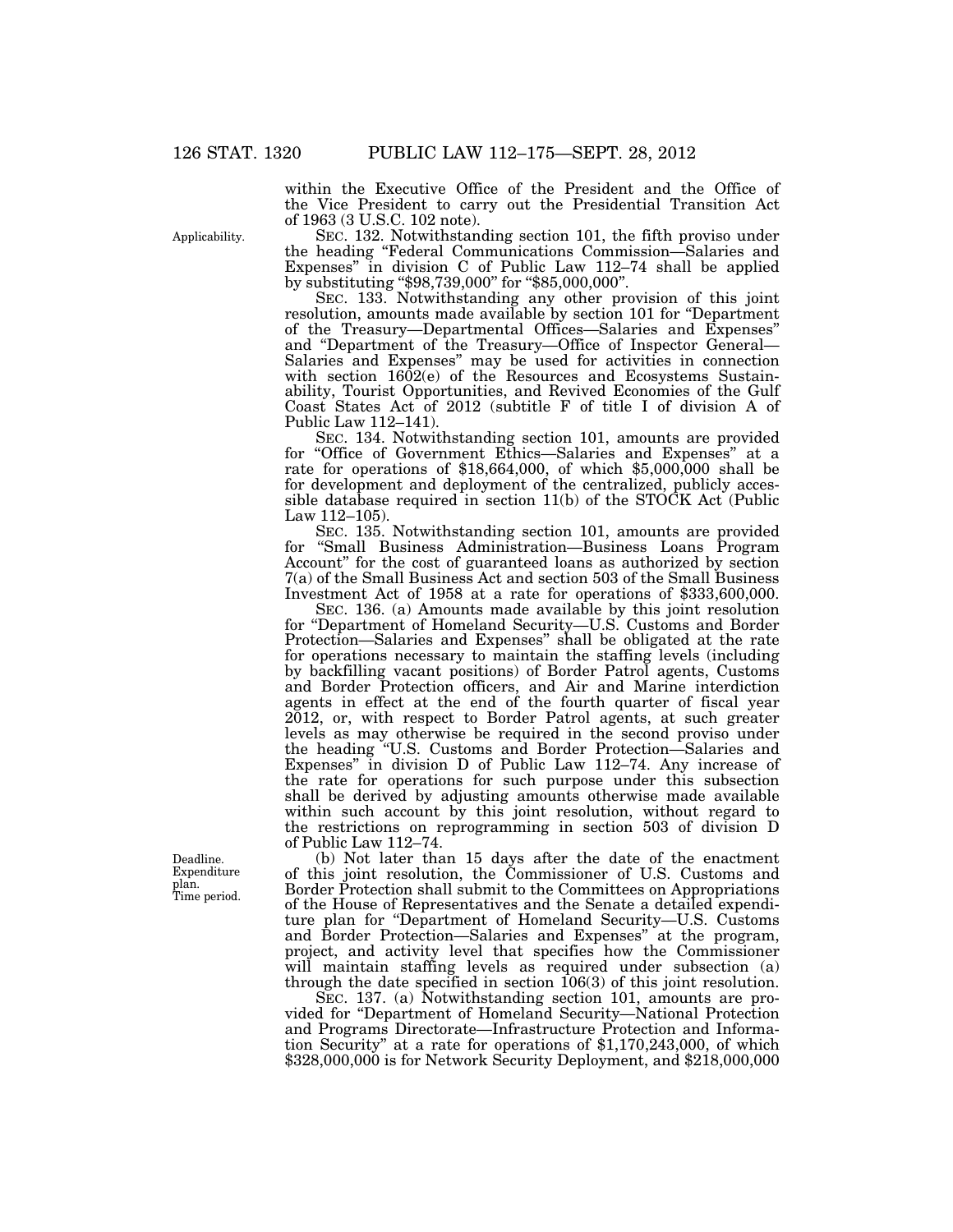is for Federal Network Security that may be obligated at a rate for operations necessary to establish and sustain essential cybersecurity activities, including procurement and operations of continuous monitoring and diagnostics systems and intrusion detection systems for civilian Federal computer networks.

(b) Not later than 15 days after the date of the enactment of this joint resolution, the Secretary of Homeland Security shall submit to the Committees on Appropriations of the House of Representatives and the Senate an expenditure plan for essential cybersecurity activities described in subsection (a) of this section for the period through the date specified in section 106(3) of this joint resolution. Extension date. Time period.

SEC. 138. The authority provided by section 532 of Public Law 109–295 shall continue in effect through the date specified in section 106(3) of this joint resolution.

SEC. 139. Section 550(b) of Public Law 109–295 (6 U.S.C. 121 note) shall be applied by substituting the date specified in section 106(3) of this joint resolution for ''October 4, 2012''.

SEC. 140. (a) Notwithstanding section 101, amounts are provided for ''Department of the Interior—Department-wide Programs—Wildland Fire Management'' at a rate for operations of \$726,473,000.

(b) In addition to the amounts provided under subsection (a), there is appropriated \$23,000,000 for an additional amount for fiscal year  $2013$  for "Department of the Interior—Department-wide Programs—Wildland Fire Management'', to remain available until expended, for repayment to other appropriations accounts from which funds were transferred in fiscal year 2012 for wildfire suppression.

SEC. 141. (a) Notwithstanding section 101, amounts are provided for ''Department of Agriculture—Forest Service—Wildland Fire Management'' at a rate for operations of \$1,971,390,000.

(b) In addition to the amounts provided under subsection (a), there is appropriated \$400,000,000 for an additional amount for fiscal year 2013 for ''Department of Agriculture—Forest Service— Wildland Fire Management'', to remain available until expended, for repayment to other appropriations accounts from which funds were transferred in fiscal year 2012 for wildfire suppression.

SEC. 142. Section  $411(h)(4)(A)$  of the Surface Mining Control and Reclamation Act of 1977 (30 U.S.C. 1240a(h)(4)(A)) is amended to read as follows:

> ''(A) IN GENERAL.—The annual amount allocated under subparagraph  $(A)$  or  $(B)$  of section  $402(g)(1)$  to any State or Indian tribe that makes a certification under subsection (a) of this section in which the Secretary concurs shall be reallocated and available for grants under section  $402(g)(5)$ .".

SEC. 143. The authority provided by section 331 of the Department of the Interior and Related Agencies Appropriations Act,  $2000$  (enacted by reference in section  $1000(a)(3)$  of Public Law 106–113; 16 U.S.C. 497 note) shall continue in effect through the date specified in section 106(3) of this joint resolution.

SEC. 144. (a) The following sections of the Federal Insecticide, Fungicide, and Rodenticide Act shall continue in effect through the date specified in section 106(3) of this joint resolution—

 $(1)$  Subparagraphs  $(C)$  through  $(E)$  of section  $4(i)(5)$  (7) U.S.C.  $136a-1(i)(5)(\tilde{C})-(E)$ ;

Extension date. Applicability.

Extension date.

Applicability.

Deadline. Expenditure plan.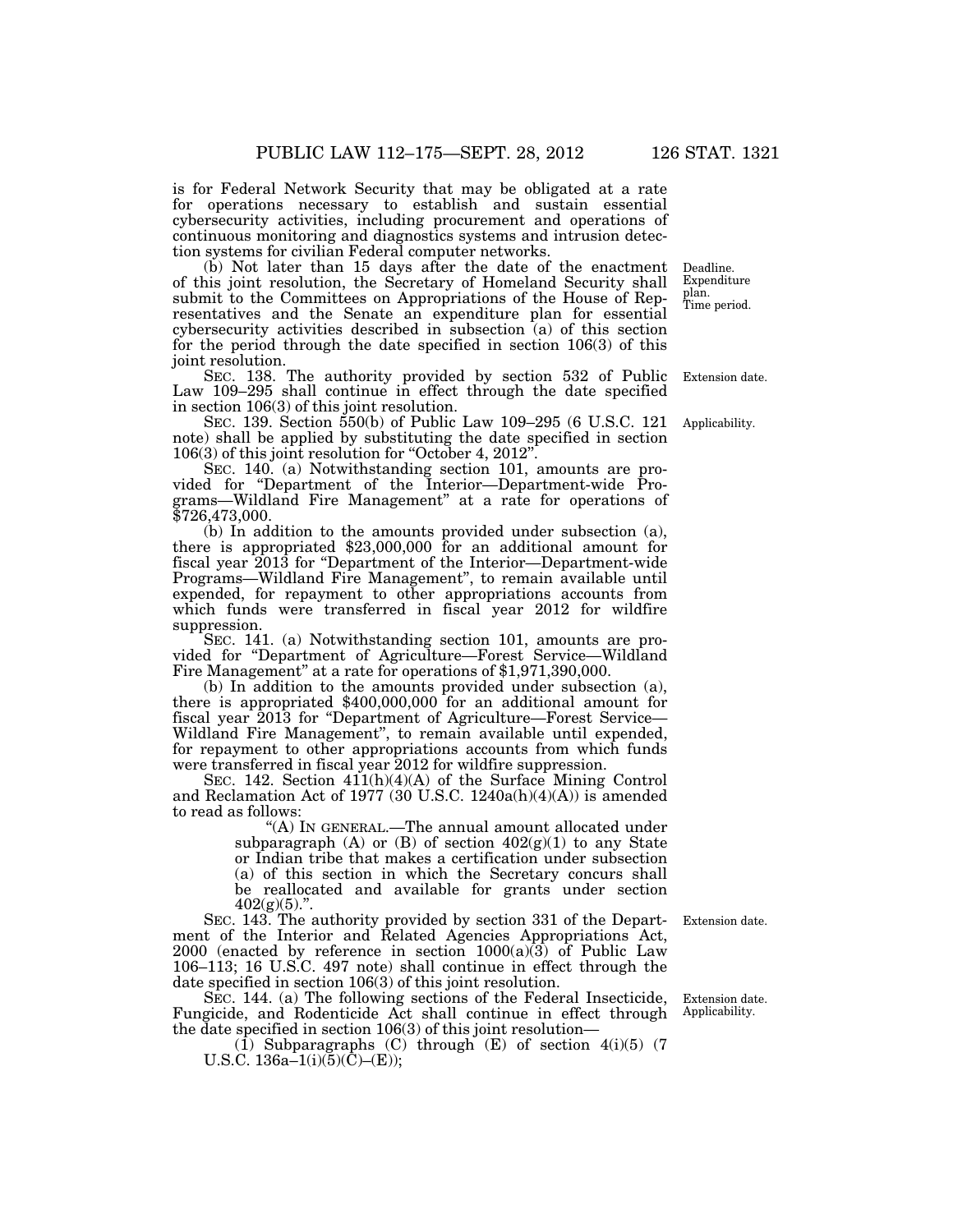(2) Section 4(k)(3) (7 U.S.C. 136a–1(k)(3)); and

 $(3)$  Section 33(c)(3)(B) (7 U.S.C. 136w–8(c)(3)(B)).

 $(b)(1)$  Section  $4(i)(5)(H)$  of the Federal Insecticide, Fungicide, and Rodenticide Act (7 U.S.C. 136a–1(i)(5)(H)) shall be applied by substituting the date specified in section 106(3) of this joint resolution for "September 30, 2012".

 $(2)$  Notwithstanding section  $33(m)(2)$  of the Federal Insecticide, Fungicide, and Rodenticide Act (7 U.S.C. 136w–8(m)(2)), section  $33(\text{m})(1)$  of such Act (7 U.S.C. 136w–8(m)(1)) shall be applied by substituting the date specified in section 106(3) of this joint resolution for "September 30, 2012".

(c) Section 408(m)(3) of the Federal Food, Drug, and Cosmetic Act (21 U.S.C. 346a(m)(3)) shall be applied by substituting the date specified in section 106(3) of this joint resolution for "September 30, 2012''.

SEC. 145. Section 163 of Public Law 111–242, as amended by Public Law 111–322, is further amended—

 $(1)$  in subsection  $(b)$ , by striking "2012–2013" and inserting "2013-2014"; and

(2) by inserting at the end the following:

"(c) Not later than December 31, 2013, the Secretary of Education shall submit a report to the Committees on Appropriations and Health, Education, Labor, and Pensions of the Senate and the Committees on Appropriations and Education and the Workforce of the House of Representatives, using data required under existing law (section  $1111(h)(6)(A)$  of Public Law  $107-110$ ) by State and each local educational agency, regarding the extent to which students in the following categories are taught by teachers who are deemed highly qualified pursuant to  $34$  CFR  $200.56(a)(2)(ii)$  as published in the Federal Register on December 2, 2002:

''(1) Students with disabilities.

 $\cdot$ (2) English Learners.

''(3) Students in rural areas.

''(4) Students from low-income families.''.

SEC. 146. The first proviso under the heading ''Department of Health and Human Services—Administration for Children and Families—Low Income Home Energy Assistance'' in division F of Public Law 112–74 shall be applied to amounts made available by this joint resolution by substituting "2013" for "2012".

SEC. 147. Notwithstanding section 101, amounts are provided for ''Department of Health and Human Services—Administration for Children and Families—Refugee and Entrant Assistance'' at a rate for operations of \$900,000,000. Amounts made available by this section may be obligated up to a rate for operations necessary to maintain program operations at the level provided in fiscal year 2012, as necessary to accommodate increased demand.

SEC. 148. Activities authorized by part A of title IV and section 1108(b) of the Social Security Act shall continue through the date specified in section 106(3) of this joint resolution, in the manner authorized for fiscal year 2012, and out of any money in the Treasury of the United States not otherwise appropriated, there are hereby appropriated such sums as may be necessary for such purpose. Grants and payments may be made pursuant to this authority on a quarterly basis through the second quarter of fiscal year 2013 at the level provided for such activities for the corresponding quarter of fiscal year 2012.

20 USC 7801 note.

Deadline. Reports.

Applicability.

Extension date.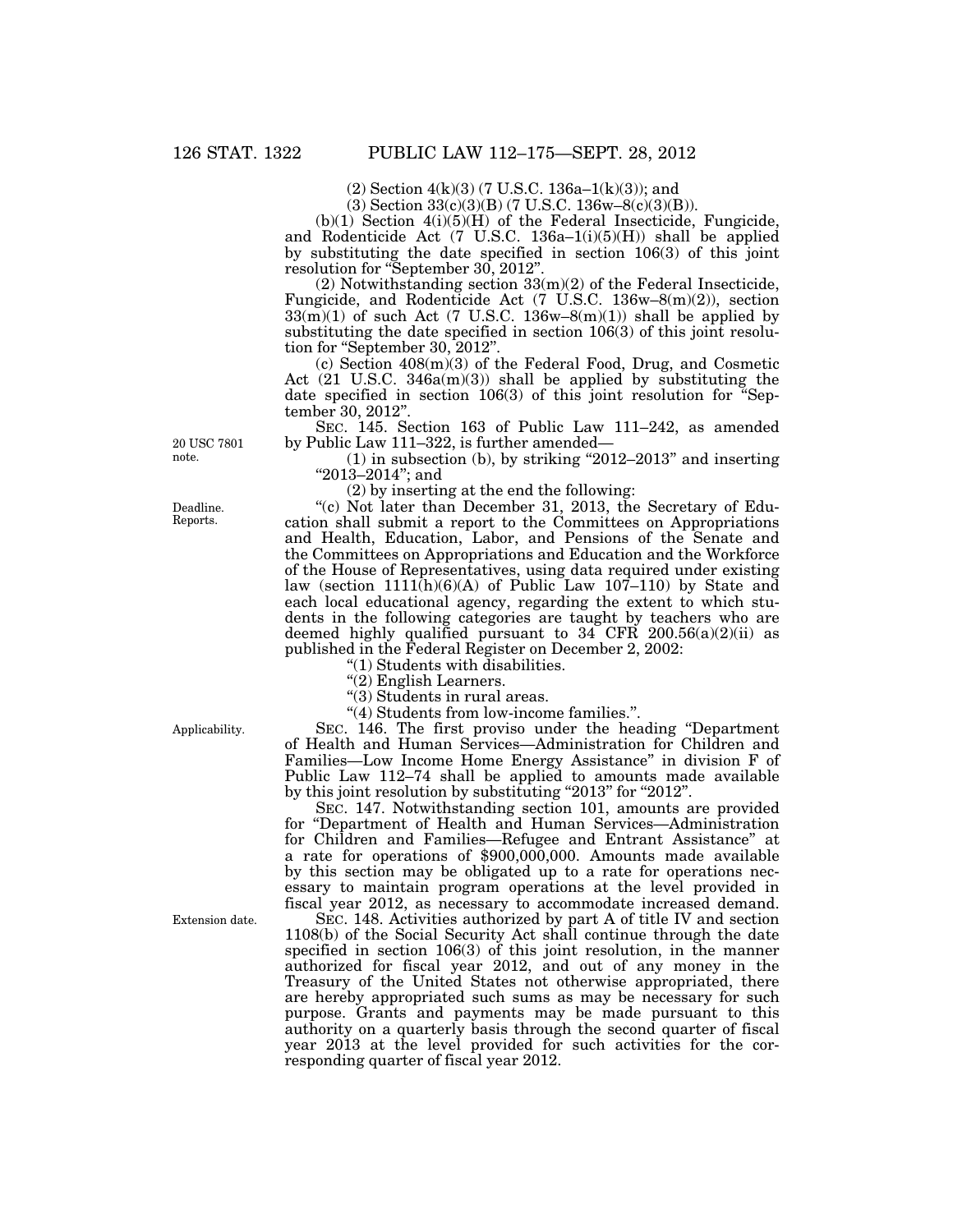SEC. 149. Notwithstanding any other provision of this joint resolution, there is appropriated for payment to the heirs at law of Donald M. Payne, late a Representative from the State of New Jersey, \$174,000. Donald M. Payne.

SEC. 150. Notwithstanding section 101, amounts are provided for ''Department of Veterans Affairs—Departmental Administration—General Operating Expenses, Veterans Benefits Administration'' at a rate for operations of \$2,164,074,000.

SEC. 151. The authority provided by section 315(b) of title 38, United States Code, shall continue in effect through the date specified in section 106(3) of this joint resolution. Extension date.

SEC. 152. (a) Section 120 of division C of Public Law 112– 55 shall not apply to amounts made available by this joint resolution.

(b) During the period covered by this joint resolution, section Applicability. 1102 of Public Law 112–141 shall be applied—

(1) in subsection (a)(1), by substituting " $$39,143,582,670"$ for "\$39,699,000,000";

 $(2)$  in subsection  $(b)(10)$ , as if the limitation applicable through fiscal year 2011 applied through fiscal year 2012; and

 $(3)$  in subsection  $(c)(5)$ , by treating the reference to section 204 of title 23, United States Code, as a reference to sections 202 and 204 of such title.

SEC. 153. The matter under the heading "Department of Transportation—National Highway Traffic Safety Administration— Highway Traffic Safety Grants'' in division C of Public Law 112– 55 shall be applied to amounts made available by this joint resolution by treating each reference to section 2001(a)(11) of Public Law 109–59 under such heading as a reference to section 31101(a)(6) of Public Law 112–141. Applicability.

SEC. 154. The matter under the heading ''Department of Transportation—Federal Transit Administration—Formula and Bus Grants'' in division C of Public Law 112–55 shall be applied to amounts made available by this joint resolution by substituting ''49 U.S.C. 5305, 5307, 5310, 5311, 5318, 5322(d), 5335, 5337, 5339, and 5340" for "49 U.S.C. 5305, 5307, 5308, 5309, 5310, 5311, 5316, 5317, 5320, 5335, 5339, and 5340 and section 3038 of Public Law 105–178, as amended'' each place it appears.

SEC. 155. Section  $601(e)(1)(B)$  of division B of Public Law 110– Applicability. 432 shall be applied by substituting the date specified in section 106(3) of this joint resolution for ''4 years after such date''.

Applicability.